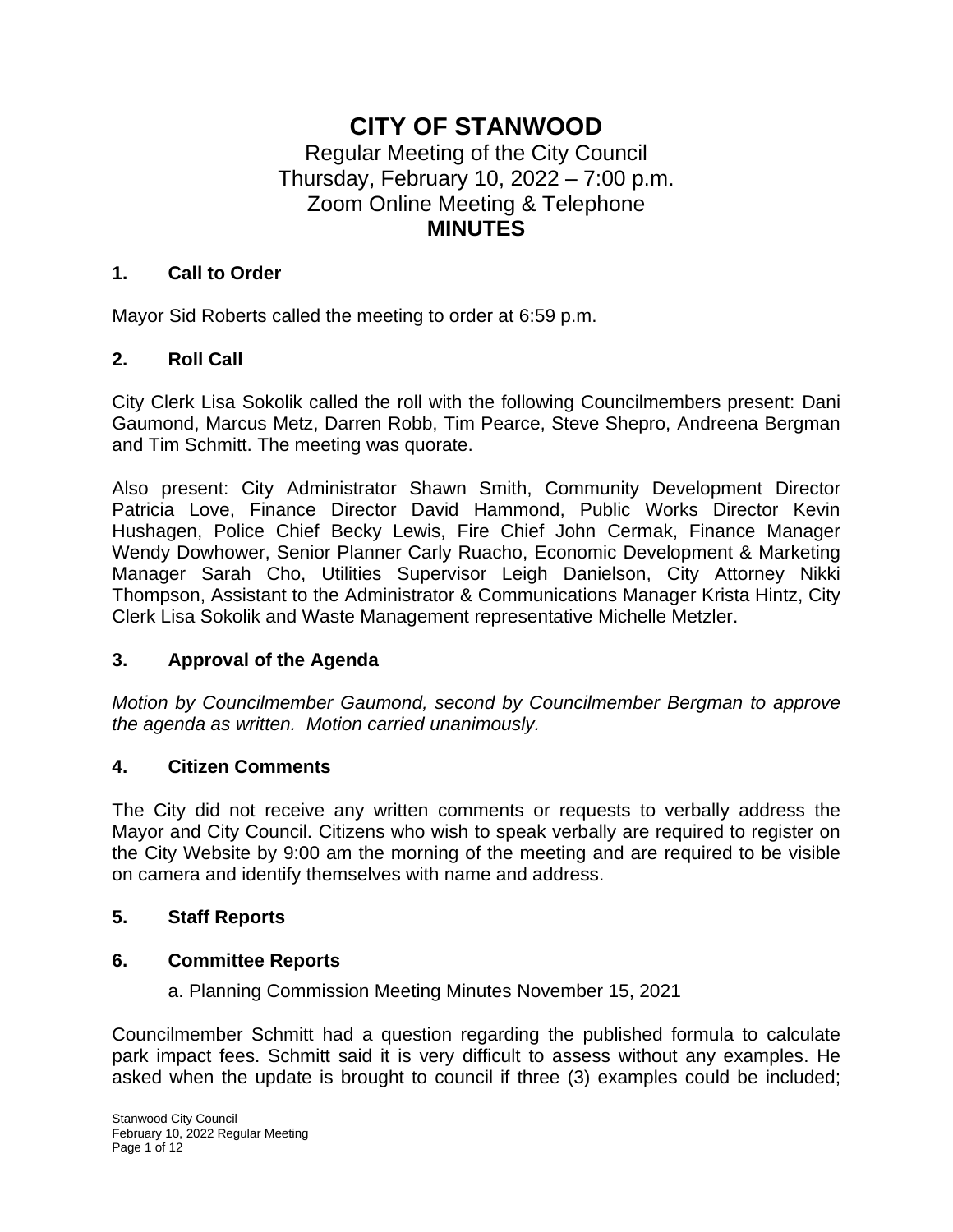one for low-end priced homes, medium priced homes and high-end (million dollar) priced homes to show how each would be applied to the formula. Community Development Director Love answered that the formula is the existing city formula, and it is not based on house value, it is a flat fee that is paid per unit regardless of valuation.

b. Economic Development Board Meeting Minutes November 19, 2021

Schmitt commented that the Christmas decorations are talked about every year and what would it take to electrify all of them. Schmitt commented on the Discover Stanwood-Camano website viewing hits. He said the website has great information but is under promoted with only 1,000 users per month. Schmitt asked if the Economic Development Board could noodle this question "what would it take to double the number of visitors?" and what would the solution look like? Mayor Roberts thanked Schmitt for the comments and said they would be taken under advisement and a little research would be done.

## **7. Consent Agenda**

- a. Approve Payroll Checks and Vouchers
- b. Approve January 27, 2022, Regular City Council Meeting Minutes

*Motion by Councilmember Metz, second by Councilmember Shepro to approve the consent agenda items A and B. Motion carried unanimously.*

### **8. Old Business**

### **9. Public Hearing**

### **10. New Business**

a. Appointment of Economic Development Board Member Richard Good

*Motion by Councilmember Shepro, second by Councilmember Robb to appoint Richard Good to the Stanwood Economic Development Board, a one-year term expiring December 31, 2022.* 

*Roll call of votes was taken:*

| Councilmember Robb-         | Yes |
|-----------------------------|-----|
| Councilmember Pearce -      | Yes |
| Councilmember Shepro-       | Yes |
| Councilmember Bergman-      | Yes |
| Councilmember Schmitt-      | Yes |
| Councilmember Gaumond - Yes |     |
| Councilmember Metz-         | Yes |

*Motion carried unanimously.*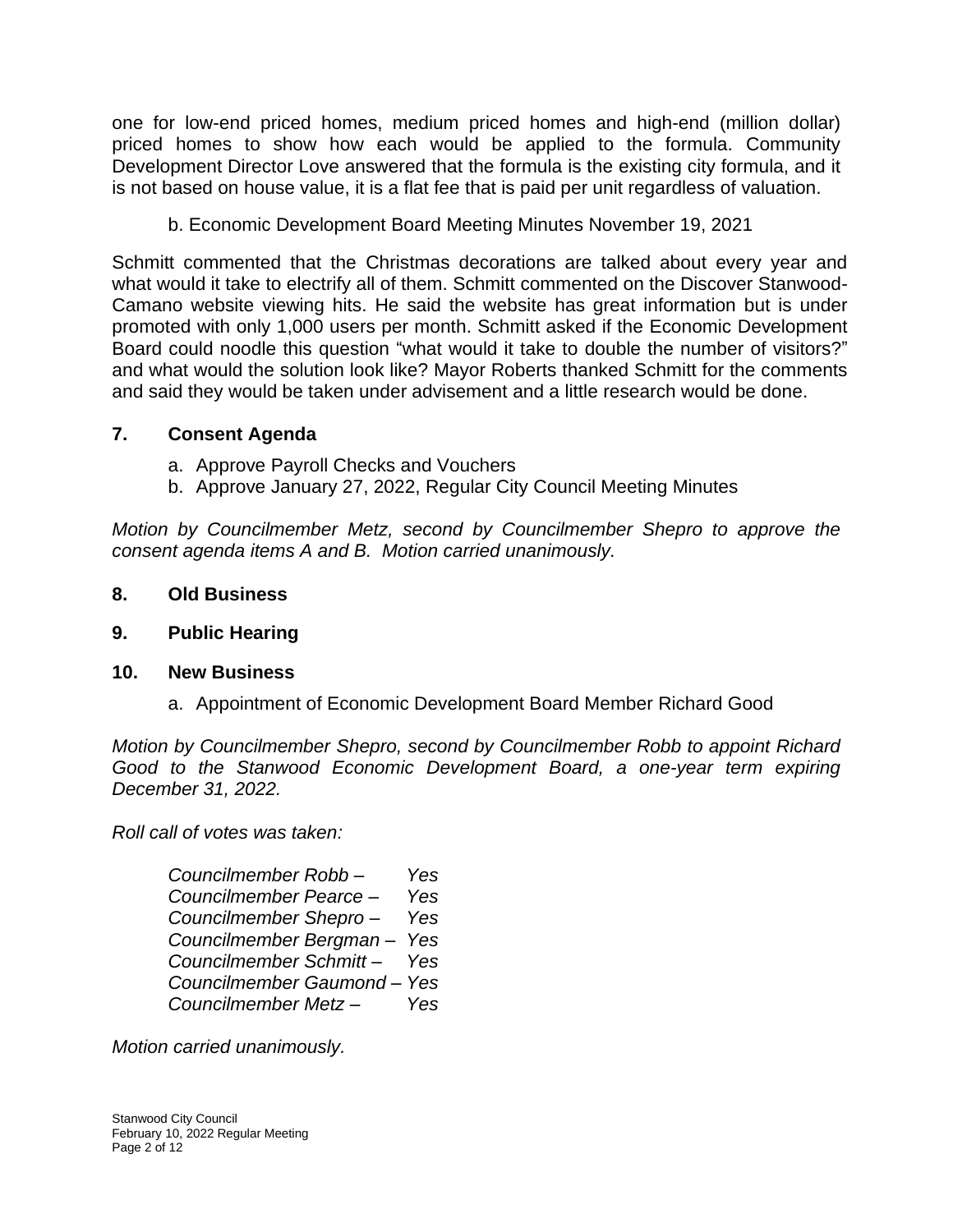b. Confirm the Mayor's Appointment to the Snohomish County Tomorrow Steering Committee.

*Motion by Councilmember Robb, second by Councilmember Pearce to confirm the Mayor's appointment of Councilmember Steve Shepro to the Snohomish County Tomorrow Steering Committee and Councilmember Marcus Metz as the alternate.* 

*Roll call of votes was taken:* 

| Councilmember Robb-         | Yes |
|-----------------------------|-----|
| Councilmember Pearce -      | Yes |
| Councilmember Shepro-       | Yes |
| Councilmember Bergman-      | Yes |
| Councilmember Schmitt-      | Yes |
| Councilmember Gaumond - Yes |     |
| Councilmember Metz-         | Yes |

*Motion carried unanimously.*

c. Authorize the Mayor to Sign Interlocal Agreement with Washington School Information Processing Cooperative.

Councilmember Schmitt asked if a jurisdiction of dispute is needed in the contract. City Attorney Thompson answered that both parties are Snohomish County entities, and the contract will be entered into in Snohomish County, making the default Snohomish County.

Councilmember Shepro asked where city documents are currently stored electronically. Finance Director Hammond answered that city documents are stored on a server within Snohomish County's firewall, many records are available on the city's website, and many paper records are stored in the archive room; paper records are being digitalized in a purposeful manner.

*Motion by Councilmember Metz, second by Councilmember Shepro to Authorize the Mayor to Sign Interlocal Agreement with Washington School Information Processing Cooperative.*

*Roll call of votes was taken:* 

| Councilmember Robb-       | Yes |
|---------------------------|-----|
| Councilmember Pearce -    | Yes |
| Councilmember Shepro-     | Yes |
| Councilmember Bergman-    | Yes |
| Councilmember Schmitt-    | Yes |
| Councilmember Gaumond-Yes |     |
| Councilmember Metz-       | Yes |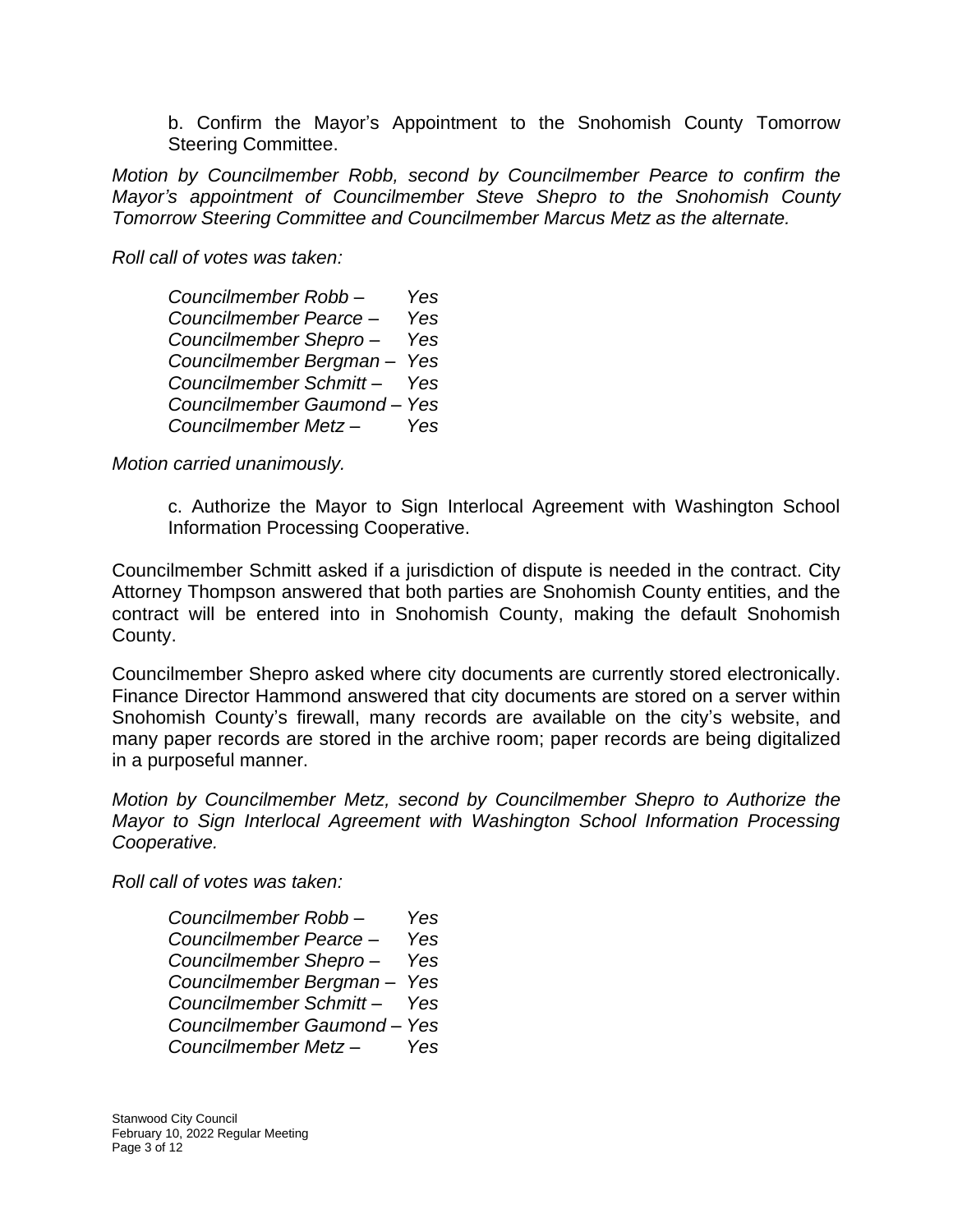*Motion carried unanimously.*

d. Authorize Mayor to Sign a Solid Waste Collection Services Contract with Waste Management of Washington, Inc.

Public Works Director Hushagen discussed the main changes made to the Solid Waste Collection Services contract from the previous contract that was signed in 2012. The new proposed contract specifies every other week pickup for yard waste. Council can decide to choose every week pickup for yard waste, but the rates will go up. Council will have to amend the motion if they choose every week pickup for yard waste.

Councilmember Schmitt asked what the main differences are between the 2012 and 2022 contract. Hushagen answered that the city is going to all carts being provided by WM, WM will be offering a discount to low-income seniors and disabled citizens, WM will bring out a dumpster for citizens to use if two consecutive pickups are missed due to inclement weather.

Councilmember Shepro commented that the contract over a 10-year period is worth an excess of ten-million dollars (\$10,000,000.), he asked what the reasoning was behind the decision for not seeking other bids. Hushagen answered staff spoke about this issue internally. In 2012, the city received a limited response when it issued a call for bids. For this contract, staff did not put it out for bid, as it would be switching gears, with WM carts already distributed throughout the city, routes already set in place, so another company coming in would not be competitive. *(Friday, February 11, 2022, Hushagen clarified his answer to the council: I want to clarify an answer I gave to a question posed by Councilmember Shepro last night. When asked about seeking a different provider for solid waste services I referenced that not doing so was an internal decision. As a point of clarification, I would like to note that this was a collaborative internal decision in that staff recommended it and was given direction to negotiate a contract with WM at the October 14, 2021, Council Special Workshop. Having realized I did not articulate this, and that several of the Councilmembers are new and did not participate in that decision, I felt compelled to send out this clarification.)*

Councilmember Schmitt asked if there are any other solid waste management companies? Hushagen answered there are a few farther down south, one or two in Everett, and one in Anacortes.

Councilmember Pearce asked fellow councilmembers their thoughts on the yard waste pickup schedule. To leave it as it is written in the contract for pickup every other week, or to change it to every week pickup. Councilmember Schmitt said he started a discussion on this issue and he received a split answer. Schmitt suggested to keep it every other week and the citizens who need it every week can get an extra can.

Councilmember Shepro asked what it meant by getting a second can. Waste Management representative Michelle Metzler answered that customers can subscribe for multiple carts, or they can set out extra materials when needed. It's also permitted to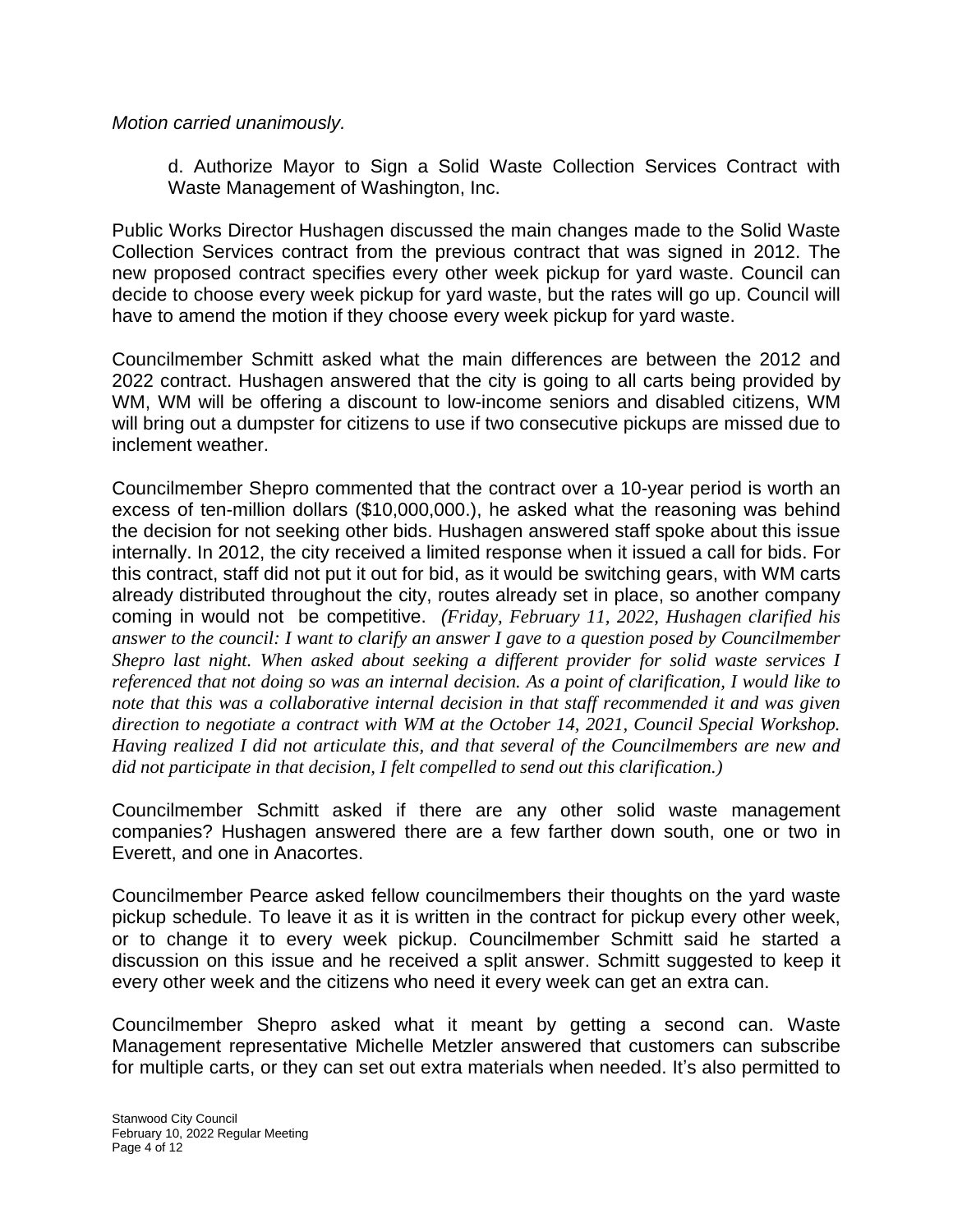put food and yard waste in garbage. About half the Stanwood residents subscribe to food and yard waste service.

Council Bergman asked if some residents subscribe to food and yard waste service through the spring and summer and cancel through the winter. Metzler answered that it is quite common for residents to sign up in spring and cancel in the fall, however, there is a cart redelivery fee of \$41.48.

Councilmember Shepro asked about the extra charge if not all recycling can fit in the recycling bin, such as large cardboard boxes. Councilmember Pearce said that question came up in the Public Works Committee meeting, with our wet climate Waste Management prefers residents to not put cardboard outside the recycling bin because wet and moldy cardboard cannot be recycled. If it doesn't fit in the container, it needs to be cut down to fit or it will have to go in the trash bin. Metzler said if it's set out at the curb, the driver will collect it, but a charge would go on the customer's next bill.

*Motion by Councilmember Bergman, second by Councilmember Metz to authorize the Mayor to sign a solid waste services contract with Waste Management of Washington, Inc. for a ten year period ending in 2032.*

*Councilmember Robb made a motion to the motion to include in the contract weekly pickup of yard waste and food scrap recycling services. Second by Councilmember Shepro.*

Councilmember Robb commented on the survey, although it is not heavily tipped one way, it is tipped toward weekly pickup. Only a couple hundred residents responded to the survey, but many residents who did not complete the survey contacted councilmembers to give their opinion, so Robb feels pretty well informed of what the public wants. Right now, half of the residents subscribe to the yard waste collection service. There is merit in the ability to put out extra waste, waiting two weeks, the cans can get heavy. There would also be an impact to the number of customers choosing food scrap recycling, so there are valid reasons to go either way, but Robb is most sensitive to the fee increase of 6% it is certainly a consideration, but on the whole, to provide the best service to the majority of residents, a weekly pickup service is best.

Councilmember Schmitt is for every other week yard waste pickup. He commented that there is not a good answer, whatever way it will only benefit half of the residents. It will saddle extra costs for those who don't need every week pickup, and some residents will be very sensitive to those extra costs. A simple solution would be for those who need extra service to order an extra can during growing season. Going every other week creates flexibility and lowers costs.

Councilmember Pearce can appreciate both sides, but he is considering the extra delivery charge of \$41.48.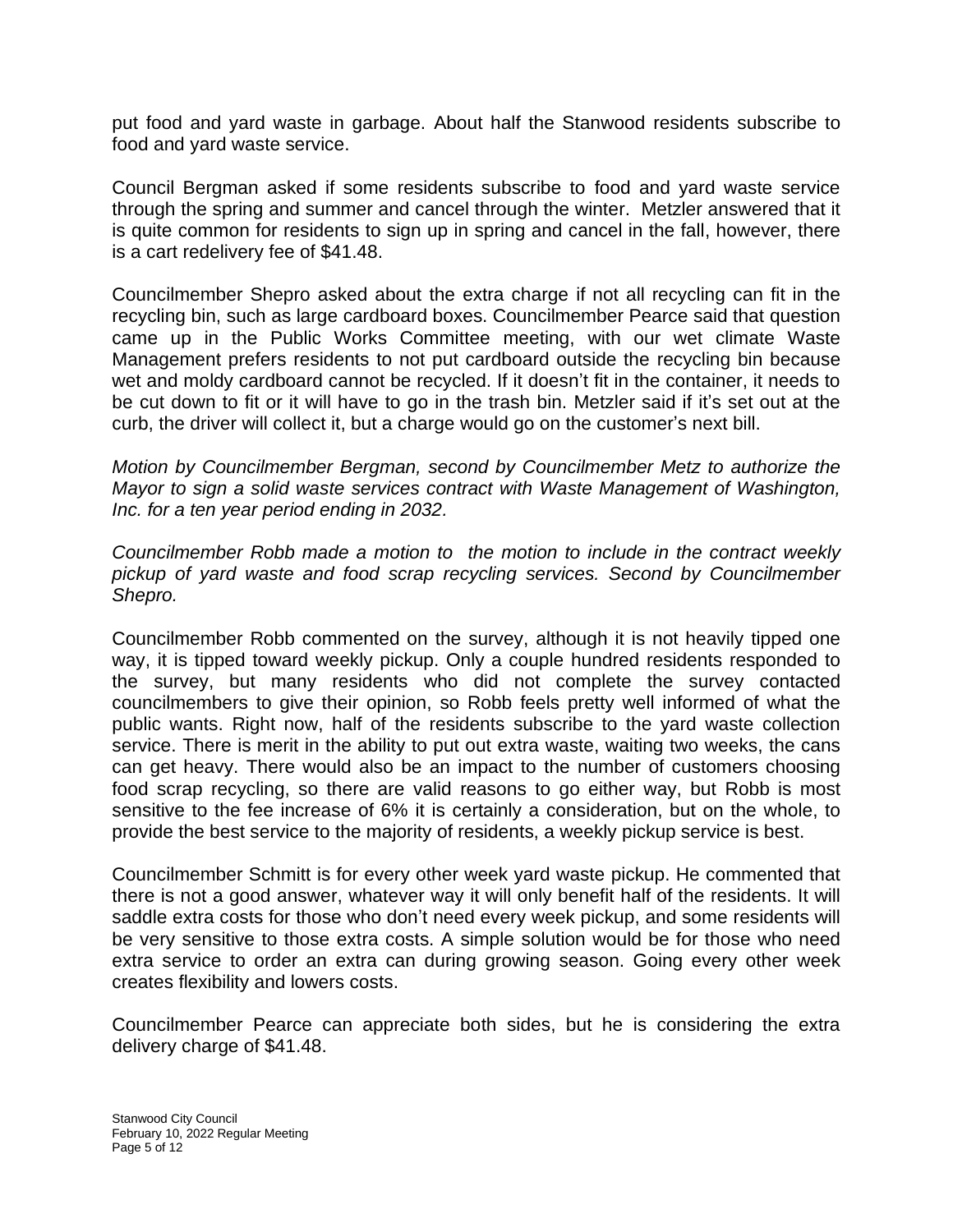Councilmember Shepro agrees with Councilmember Robb. There was a letter writing campaign last fall and a majority favored weekly pickup. Shepro will vote with the majority of residents of weekly yard waste pickup.

*Roll call of votes was taken on the amendment to the motion:*

*Councilmember Robb – Yes Councilmember Pearce – Yes Councilmember Shepro – Yes Councilmember Bergman – No Councilmember Schmitt – No Councilmember Gaumond – Yes Councilmember Metz – No*

*Amendment to the motion carried 4 to 3.*

*Motion by Councilmember Metz, second by Councilmember Gaumond to authorize the Mayor to sign a solid waste services contract to include weekly pickup of yard waste and food scrap recycling services with Waste Management of Washington, Inc. for a 10 year period ending in 2032.*

*Roll call of votes was taken:*

| Councilmember Robb-         | Yes |
|-----------------------------|-----|
| Councilmember Pearce -      | Yes |
| Councilmember Shepro-       | Yes |
| Councilmember Bergman-      | Yes |
| Councilmember Schmitt-      | Yes |
| Councilmember Gaumond - Yes |     |
| Councilmember Metz-         | Yes |

*Motion carried unanimously.*

e. Authorize the Mayor to Sign Ovenell Park Visioning Contracts with JA Brennan and Confluence Environmental.

Councilmember Shepro asked why 'Riverfront Park' wording has been dropped from the discussion when the 2016 Master Plan made references that Ovenell would be a riverfront park and the Parks, Recreational and Open Space Plan (PROS), adopted by Council in 2018, also mentions that Ovenell Park would include waterfront access.

Senior Planner Ruacho answered that waterfront access at Ovenell is not off the table and can be revisited at any time, but to develop the waterfront access would drive costs up due to permitting and mitigation that could be problematic.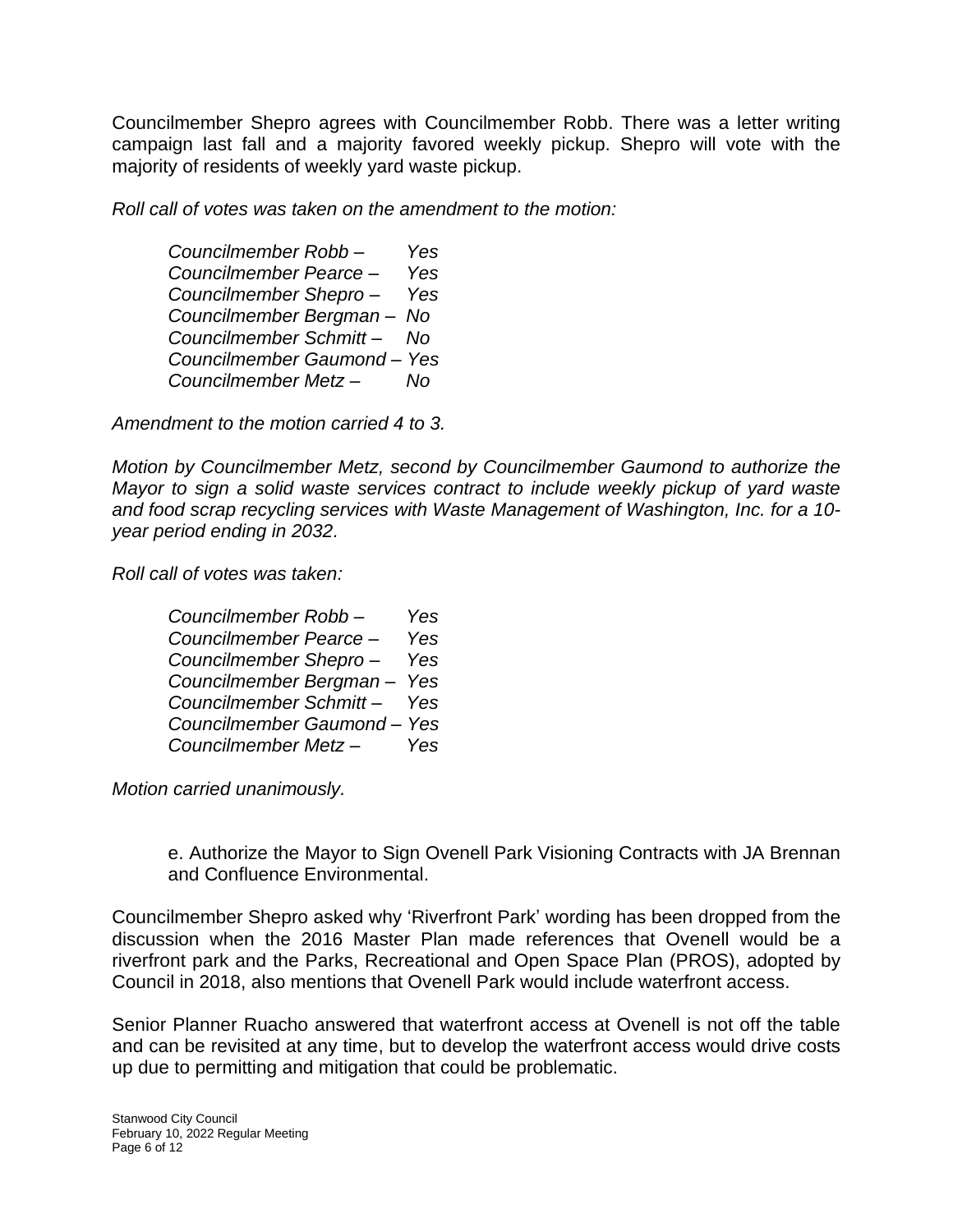Another key difference is Hamilton Park is at 98% design-ready and includes water access. Hamilton Park is right up the channel from Ovenell. Hamilton was not taken into consideration when the Ovenell Master Plan was developed. Community Development Director Patricia Love added that Ovenell showed access to the water, but there is also a railroad track. Staff met with representatives from BNSF 1one and one half years ago and learned that access over the tracks is going to be extremely difficult. They talked about the option to change it to a Rails to Trails program, but BNSF was not supportive of the idea. Love doesn't want there to be any misconceptions that this will be a waterfront property when there is a major hurdle with the railroad whether the City can gain access over the tracks.

Councilmember Shepro commented that in 2019, the City spent \$93,000 on the Ovenell Park Cleanup Project with the goal to open the park for passive use by the community. Shepro asked why the park is still locked? Ruacho answered that it was and still is the intention to have some access available. Providing access to the park has proven to be very difficult, that is it will be difficult getting people in and out safely. There is a need to have a parking lot, so the study is needed to know where the best spot would be for the parking lot.

Shepro asked if his recollection regarding the first environmental study is correct, that the wetlands area was quite a bit larger than anyone anticipated affecting what the existing Master Plan had in mind. Ruacho said the Master Plan is very conceptual in nature, when researching development ideas from the conceptual plan we have learned that access is complicated by many different reasons. The new plan would get more specific details to move forward with planning to get the park open.

Shepro asked if the plans that Iris Consulting put together in 2015 are valid. Ruacho answered they are valid just not realistic as we don't have free rein to do what is on the master plan, we didn't have the higher level of environmental report back then, and the permits have expired and need to be renewed.

Shepro suggested to approve the \$15,915 contract with Confluence and to wait to see the results of the environmental report before approving the \$88,000 contract with JA Brennan, then bring the environment report back to full council with the reasons why we should move forward with the new master plan.

Love said the intent is for the work by Confluence to help staff understand the critical areas on the property and the shoreline requirements because decisions cannot be made without knowing what is on site. Then that information would be shared with the Park and Trails Advisory Committee (PTAC) and other consultants and really start to sit down with PTAC and go over the current Master Plan, what the constraints on the property; the critical areas, shoreline, rail road, access. Then have a conversation with PTAC on what the goals and visions are for the property with all this information. JA Brennan would come into the picture at this point and be part of the discussion as he is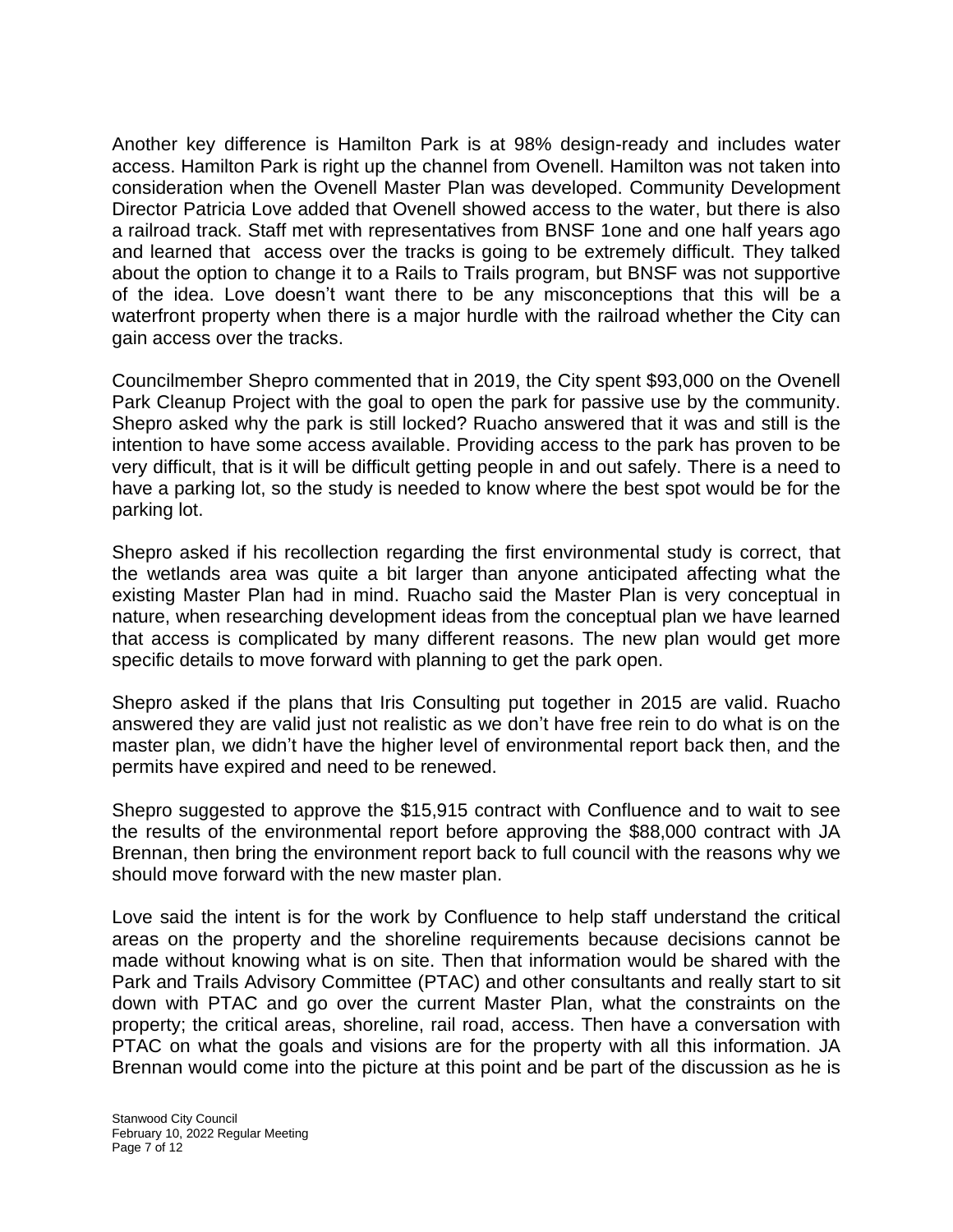a park landscape architect, he would start drawing out the visioning conversation. JA Brennan would think about all the other properties owned by the city and figure out how Ovenell would fit in to the current park system.

City Administrator Smith commented that PTAC was formed to discuss Ovenell and Hamilton. A study for parks in general was done and the outcome of the report was the recommendation to build out existing parks before starting Ovenell and Hamilton, which is one of the reasons that Ovenell has not been opened.

Councilmember Schmitt agreed with Shepro's viewpoint, he too would like to see the environmental study done first and then make a decision on how to proceed.

Ruacho said it has always been the plan and the intention to do the environmental study first before starting the visioning phase.

Mayor Roberts asked if council approved both contracts and Confluence's report comes back with a worst-case scenario, do we have to honor JA Brennan's contract? Love answered that there is an escape clause in the contract, city would pay out what work was done up to the point of termination.

Schmitt commented that he has talked to many PTAC members individually, they are very passionate about the parks, and they have a wonderful vision, they would like for the Councilmembers to listen to them. Schmitt is wondering why the city is spending another \$88,000 on a visioning statement when we already have passionate PTAC members, is the city going to get \$88,000 more in value than what PTAC is providing?

Councilmember Pearce responded to Schmitt's question, PTAC can contribute to the vision, but they are not professional planners.

*Motion by Councilmember Shepro, second by Councilmember Schmitt to authorize the Mayor to sign a contract with Confluence Environmental for \$15,915.00, but to reject the contract with JA Brennan.* 

*Roll call of votes was taken:*

*Councilmember Robb – No Councilmember Pearce – No Councilmember Shepro – Yes Councilmember Bergman – No Councilmember Schmitt – Yes Councilmember Gaumond – No Councilmember Metz – No*

*Motion failed 5 to 2.*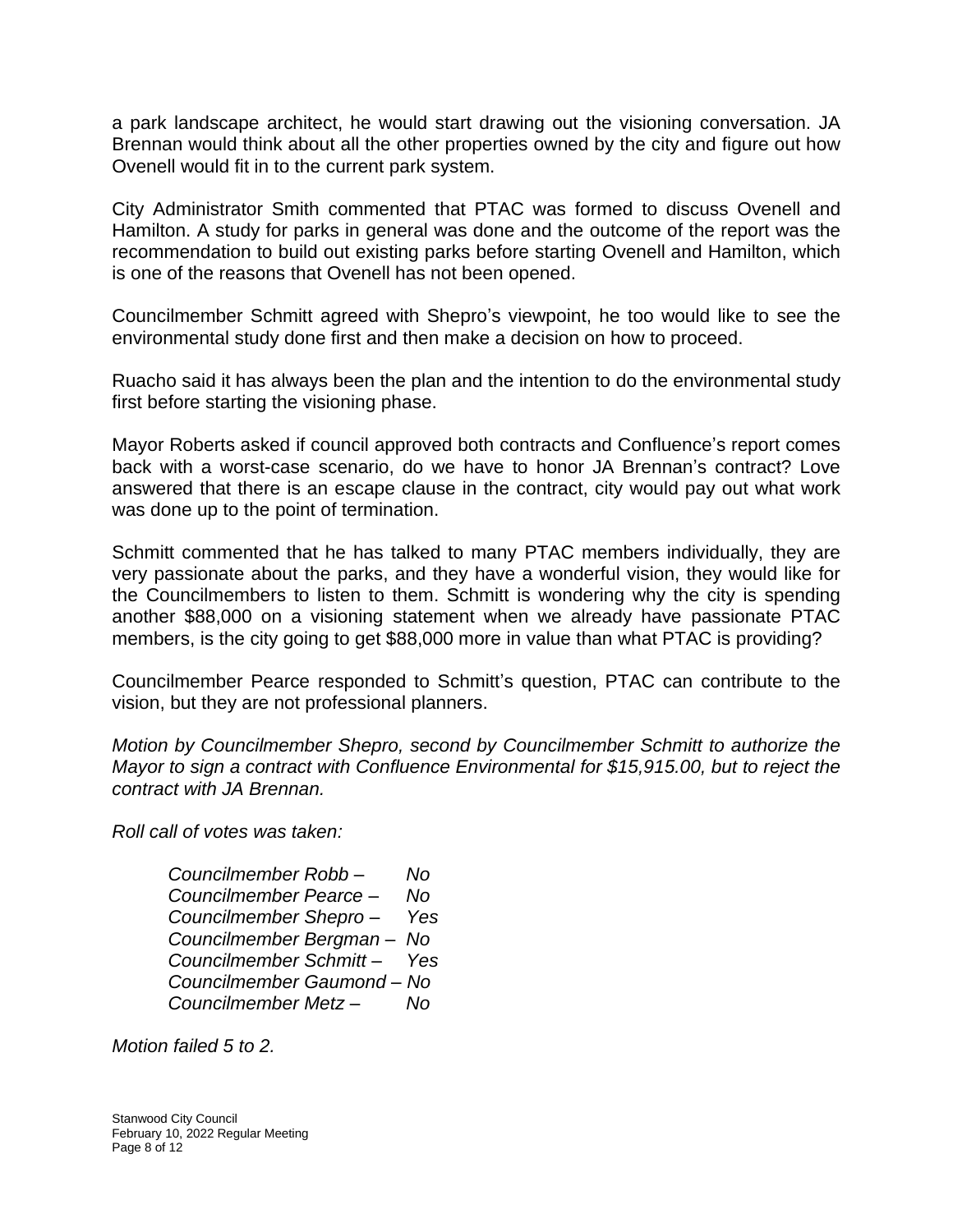*Motion by Councilmember Metz, second by Councilmember Robb to approve the proposed scope of work and authorize the Mayor to sign a contract with Confluence Environmental to execute work as outlined.*

*Roll call of votes was taken:*

| Councilmember Robb-       | Yes |
|---------------------------|-----|
| Councilmember Pearce -    | Yes |
| Councilmember Shepro-     | Yes |
| Councilmember Bergman-    | Yes |
| Councilmember Schmitt-    | Yes |
| Councilmember Gaumond-Yes |     |
| Councilmember Metz-       | Yes |

*Motion carried unanimously.*

*Motion by Councilmember Robb, second by Councilmember Gaumond to approve the proposed scope of work and authorize the Mayor to sign a contract with JA Brennan and Associates.* 

Councilmember Robb thanked councilmember Shepro for bringing a lot of these details forward and they are worth consideration.

*Roll call of votes was taken:*

| Councilmember Robb-         | Yes |
|-----------------------------|-----|
| Councilmember Pearce -      | No  |
| Councilmember Shepro-       | No  |
| Councilmember Bergman-      | Yes |
| Councilmember Schmitt-      | Nο  |
| Councilmember Gaumond - Yes |     |
| Councilmember Metz-         | No  |

*Motion failed 4 to 3.*

#### **11. Citizen Closing Comments –** Removed via Motion at the 3-26-2020 Meeting

#### **12. Report of Officers and Committees**

a. Mayor's Report

Mayor Roberts congratulated the nonprofit startup Snow Goose Transit who received a free donated bus from Community Transit. Roberts attended the Community Transit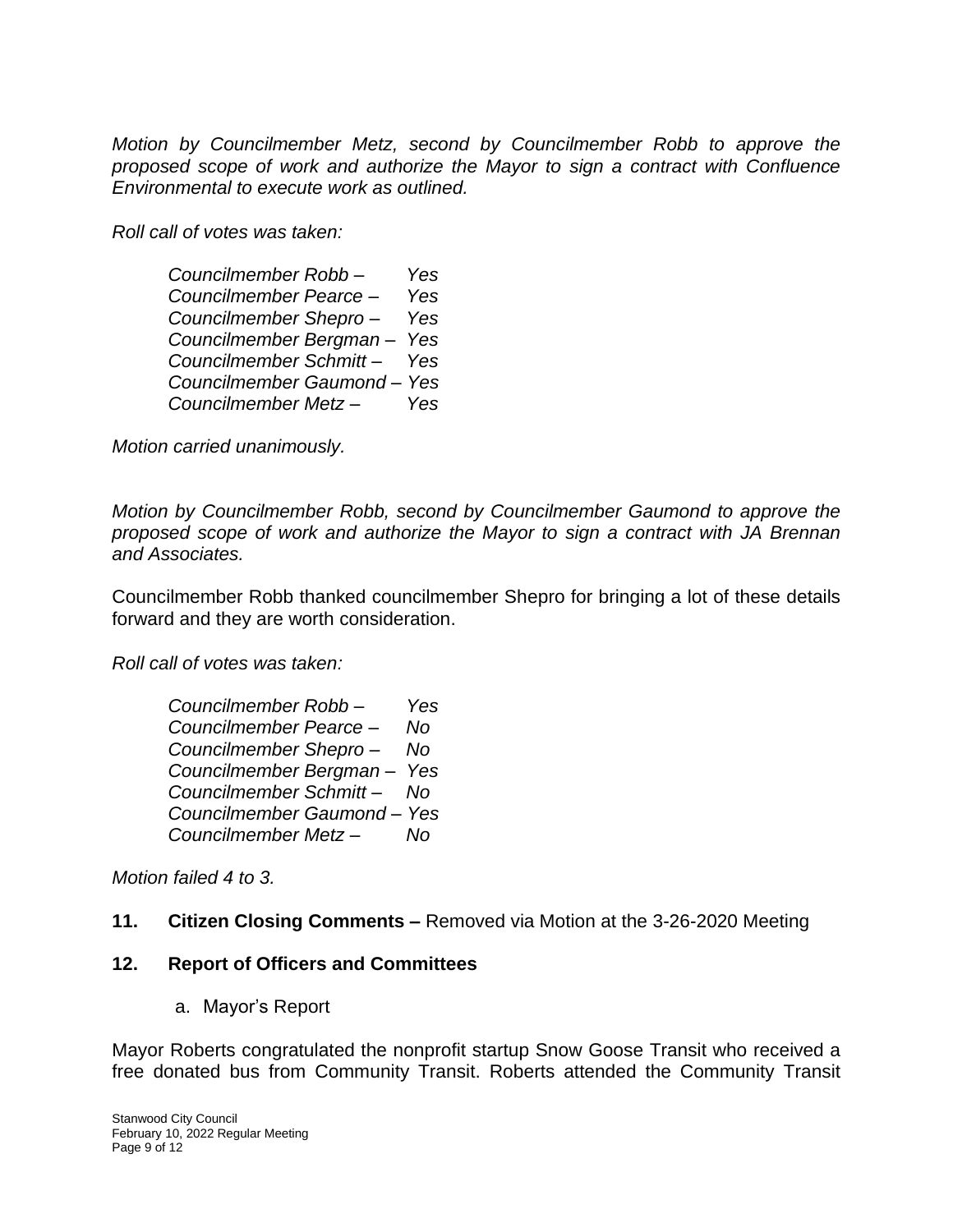event. Community Transit donates approximately 15 vehicles per year to nonprofits. Snow Goose Transit will use the bus to shuttle seniors around town and anyone else who may need a ride.

Mayor Roberts will be starting the 'Walks with the Mayor' on Fridays starting in May. Roberts attended an Emergency Management Board meeting for Snohomish County where they discussed Emergency Responses and the need for a Comprehensive Emergency Management Plan; the city has a CEMP in place.

Mayor Roberts attended a Mayor and Tribal meeting hosted by Snohomish County Executive Somers. Snohomish County will be reaching out to the county cities to discuss their ARPA funds allocations, so there may be potential ARPA funds available from the county.

Mayor Roberts is grateful for the new Covid numbers which are going down. He is looking forward to some normalcies and is hoping to have in-person council meetings soon. The school district meeting room is no longer available to have council meetings; staff is searching for a new location. The Mayor welcomed the City's new Police Chief Rebecca Lewis.

b. City Administrator Report

City Administrator Smith said that Assistant to the Administrator & Communications Manager Krista Hintz has uploaded to the city website the videos and recordings of the council meetings for the last four plus years (note: when meetings were held in person only audio was recorded).

Smith would like to get back to in-person meetings, especially for the workshops as those are more beneficial in person. He is hoping to plan for the next workshop to be held in person. Tonight's workshop felt a little rushed, and councilmembers did not have enough time to get all their questions answered. Smith asked councilmembers to continue to think about their priorities. Past Councils may have had different priorities, e.g., they may have wanted to concentrate on existing parks before spending money on the new parks like Ovenell. If this Council feels differently, that is the kind of priority staff needs to know, to change the directive that they were given by the prior Council.

c. Councilmember Reports/Questions

Councilmember Gaumond welcomed Economic Development Board Member Richard Good and congratulated Councilmember Shepro and Councilmember Metz for being appointed to the Snohomish County Tomorrow Steering Committee.

Councilmember Bergman welcomed Economic Development Board Member Richard Good and congratulated Councilmember Shepro and Councilmember Metz for being appointed to the Snohomish County Tomorrow Steering Committee.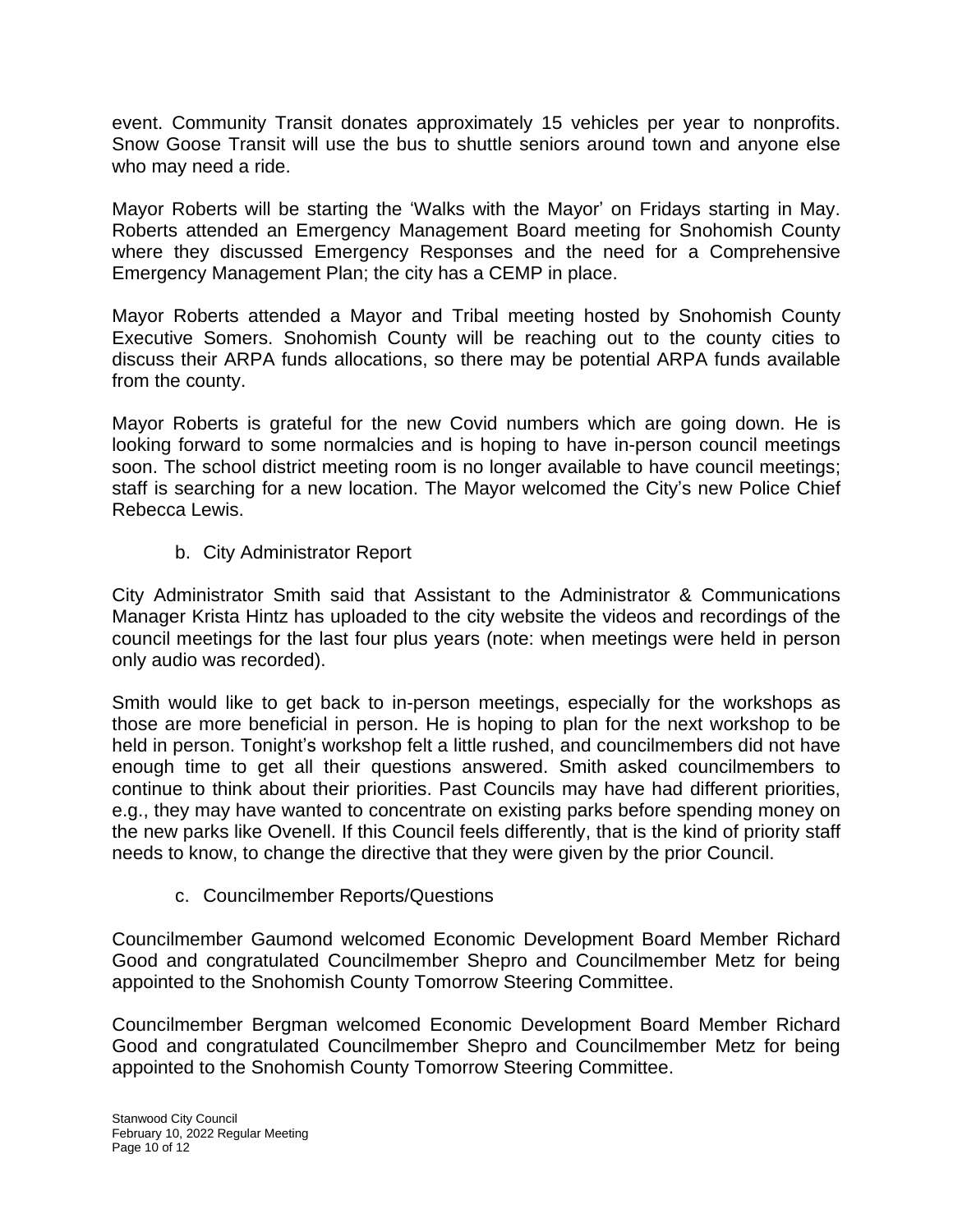Councilmember Schmitt thanked the City for its participation in Glass Quest, it is a great event for our area. When he worked at the thrift store, they directly attributed \$1,600 in sales to the event, which goes to those in hunger. Schmitt encouraged everyone to take up the Mayor's offer to walk with him, but be warned the Mayor is a power walker.

Councilmember Shepro recognized staff for the amount of work that went into tonight's meeting, he really appreciates it even though it makes the job as councilmember harder as there is more to read.

Councilmember Robb agreed with Smith about having the next special meeting workshop in person, if possible. The Public Works Committee did vote to hold their monthly meetings in person starting in March, they will be the first committee to venture off Zoom. Robb said it was nice to see Police Chief Lewis for the first time and to hear City Attorney Thompson's voice tonight.

Councilmember Metz said the issue of hazard pay is a hot topic. He thought Council would discuss the issue tonight and asked if there were plans to talk about it soon. Mayor Roberts answered there are no plans to discuss this issue. Roberts said at the last council meeting he asked for councilmembers to contact him or the City Administrator if they wanted to discuss this issue. It takes two councilmembers to add an item to the agenda, he only heard from one councilmember, so it was not added.

Councilmember Robb asked if ARPA funds would be discussed at the next City Council Special meeting, Roberts answered yes.

Councilmember Metz made a motion to put the topic of hazard pay as a discussion item on the next City Council Meeting agenda. Second by Councilmember Shepro.

Councilmember Schmitt commented that per the Rules of Procedures it requires two seconds by councilmembers to put the item on the next agenda. Roberts asked City Attorney Thompson if Council can vote now to put it on the agenda. Thompson answered yes.

Mayor Roberts called for votes on whether to discuss Hazard Pay at the next City Council meeting. Motion moved by Councilmember Metz, second by Councilmember Shepro.

*Roll call of votes was taken:*

*Councilmember Robb – No Councilmember Pearce – No Councilmember Shepro – Yes Councilmember Bergman – No Councilmember Schmitt – No*